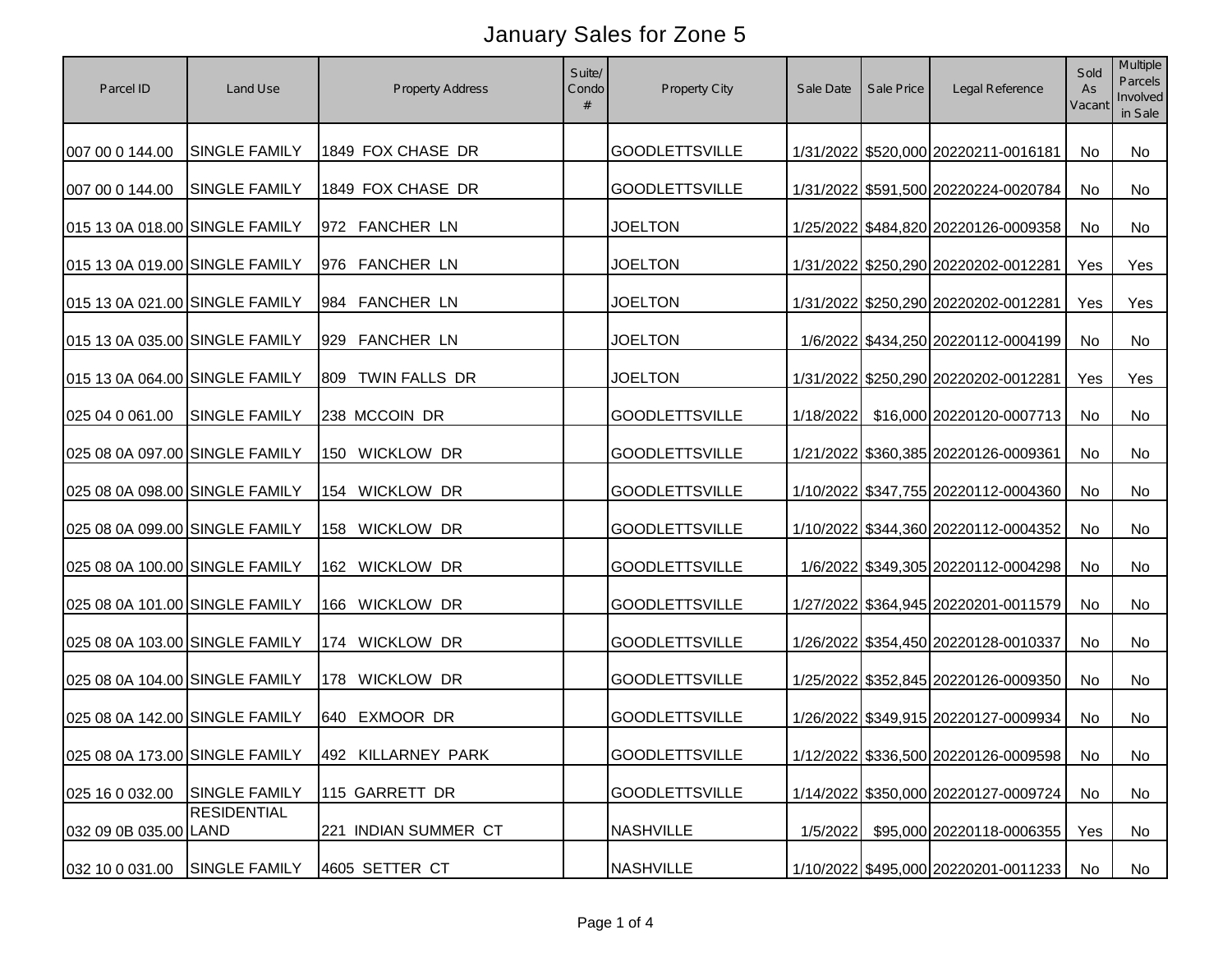| Parcel ID                      | Land Use                          | <b>Property Address</b>     | Suite/<br>Condo | Property City         | Sale Date | Sale Price | Legal Reference                      | Sold<br>As<br>Vacant | Multiple<br>Parcels<br>Involved<br>in Sale |
|--------------------------------|-----------------------------------|-----------------------------|-----------------|-----------------------|-----------|------------|--------------------------------------|----------------------|--------------------------------------------|
| 033 00 0 103.00                | SINGLE FAMILY                     | 545 W CAMPBELL RD           |                 | <b>GOODLETTSVILLE</b> |           |            | 1/14/2022 \$225,000 20220120-0007778 | No                   | No                                         |
| 033 03 0B 138.00 SINGLE FAMILY |                                   | 119 IVY HILL LN             |                 | <b>GOODLETTSVILLE</b> |           |            | 1/5/2022 \$410,000 20220111-0003670  | <b>No</b>            | No                                         |
| 033 04 0 002.00                | <b>SINGLE FAMILY</b>              | 104 GARRETT DR              |                 | <b>GOODLETTSVILLE</b> |           |            | 1/4/2022 \$265,000 20220112-0004050  | No                   | No                                         |
| 033 04 0 034.00                | SINGLE FAMILY                     | 123 DRAPER DR               |                 | <b>GOODLETTSVILLE</b> |           |            | 1/25/2022 \$290,000 20220128-0010364 | No                   | No                                         |
| 041 00 0 070.00                | <b>SINGLE FAMILY</b>              | 4155 BRICK CHURCH PIKE      |                 | <b>WHITES CREEK</b>   |           |            | 1/26/2022 \$675,000 20220210-0015561 | <b>No</b>            | Yes                                        |
| 041 00 0 140.00                | <b>RESIDENTIAL</b><br><b>LAND</b> | 0 BRICK CHURCH PIKE         |                 | <b>WHITES CREEK</b>   |           |            | 1/26/2022 \$675,000 20220210-0015561 | Yes                  | Yes                                        |
| 041 01 0A 048.00 SINGLE FAMILY |                                   | 5432 DANIEL RAY DR          |                 | <b>WHITES CREEK</b>   |           |            | 1/7/2022 \$350,000 20220114-0005846  | No                   | No                                         |
| 041 01 0A 078.00 SINGLE FAMILY |                                   | 5204 RYAN ALLEN CIR         |                 | <b>WHITES CREEK</b>   |           |            | 1/11/2022 \$350,000 20220120-0007842 | No                   | No                                         |
| 041 02 0 033.00                | <b>SINGLE FAMILY</b>              | 4120 CREEK TRAIL DR         |                 | <b>WHITES CREEK</b>   |           |            | 1/22/2022 \$348,000 20220201-0011740 | No                   | No                                         |
| 041 06 0 008.00                | <b>SINGLE FAMILY</b>              | 4018 BRICK CHURCH PIKE      |                 | <b>NASHVILLE</b>      |           |            | 1/11/2022 \$264,000 20220114-0005909 | No                   | No                                         |
| 041 07 0 057.00                | SINGLE FAMILY                     | 1304 CHESHIRE DR            |                 | <b>NASHVILLE</b>      |           |            | 1/26/2022 \$305,000 20220207-0013819 | No                   | No                                         |
| 041 07 0 057.00                | SINGLE FAMILY                     | 1304 CHESHIRE DR            |                 | <b>NASHVILLE</b>      |           |            | 1/26/2022 \$325,500 20220216-0018173 | No                   | No                                         |
| 042 01 0 042.00                | <b>SINGLE FAMILY</b>              | 1043 NESBITT DR             |                 | <b>NASHVILLE</b>      |           |            | 1/31/2022 \$450,000 20220204-0013257 | No                   | No                                         |
| 050 02 0A 032.00 SINGLE FAMILY |                                   | 1434 HAVENBROOK DR          |                 | <b>NASHVILLE</b>      |           |            | 1/12/2022 \$430,000 20220121-0008199 | No                   | No                                         |
| 050 02 0A 153.00 SINGLE FAMILY |                                   | 1952 BELLE ARBOR DR         |                 | <b>NASHVILLE</b>      |           |            |                                      | No                   | No                                         |
|                                |                                   |                             |                 |                       |           |            | 1/18/2022 \$338,070 20220119-0007247 |                      |                                            |
| 050 02 0A 158.00 SINGLE FAMILY |                                   | 1363 WESTCHESTER DR         |                 | <b>NASHVILLE</b>      |           |            | 1/5/2022 \$388,050 20220111-0003488  | No                   | No                                         |
|                                | 050 02 0A 163.00 SINGLE FAMILY    | 2709 HUNTMERE LN            |                 | <b>NASHVILLE</b>      |           |            | 1/21/2022 \$386,075 20220124-0008555 | No                   | No                                         |
| 050 02 0A 173.00 SINGLE FAMILY | <b>RESIDENTIAL</b>                | 1344 WESTCHESTER DR         |                 | <b>NASHVILLE</b>      |           |            | 1/21/2022 \$350,275 20220124-0008551 | No                   | No                                         |
| 050 02 0A 294.00 CONDO         | <b>RESIDENTIAL</b>                | 3637<br>BROOKWAY DR         |                 | <b>NASHVILLE</b>      |           |            | 1/31/2022 \$262,500 20220202-0012381 | No                   | No                                         |
| 050 02 0C 077.00 LAND          |                                   | THORNTON GROVE BLVD<br>2653 |                 | <b>NASHVILLE</b>      |           |            | 1/5/2022 \$156,560 20220114-0005657  | Yes                  | Yes                                        |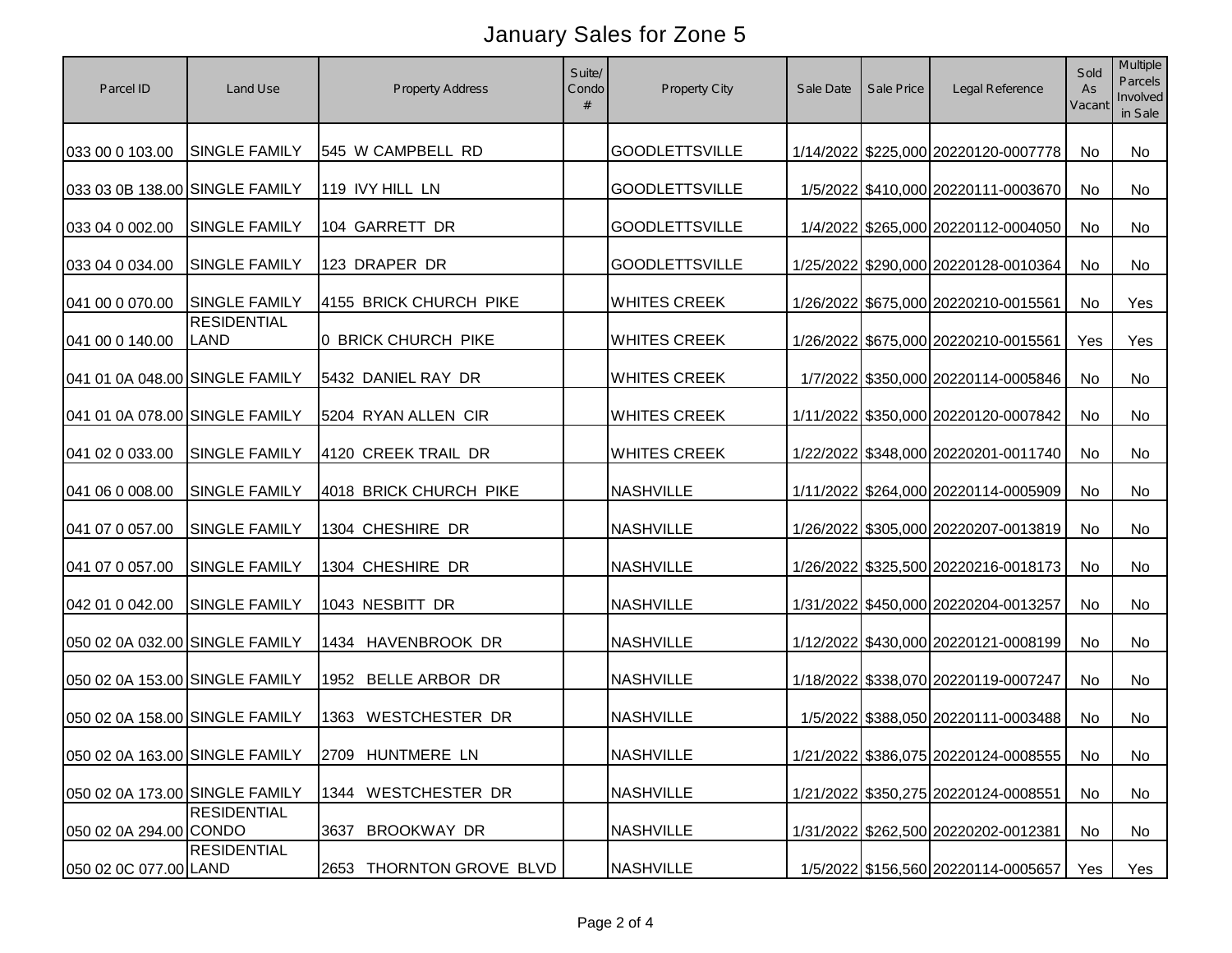| Parcel ID                      | Land Use           | <b>Property Address</b>       | Suite/<br>Condo | <b>Property City</b> | Sale Date | Sale Price | Legal Reference                      | Sold<br>As<br>Vacant | Multiple<br>Parcels<br>Involved<br>in Sale |
|--------------------------------|--------------------|-------------------------------|-----------------|----------------------|-----------|------------|--------------------------------------|----------------------|--------------------------------------------|
| 050 02 0C 078.00 SINGLE FAMILY |                    | THORNTON GROVE BLVD<br>2657   |                 | <b>NASHVILLE</b>     |           |            | 1/21/2022 \$341,280 20220125-0008937 | No                   | <b>No</b>                                  |
| 050 02 0C 079.00 SINGLE FAMILY |                    | THORNTON GROVE BLVD<br>2661   |                 | <b>NASHVILLE</b>     |           |            | 1/19/2022 \$388,485 20220121-0008027 | <b>No</b>            | <b>No</b>                                  |
| 050 02 0C 080.00 SINGLE FAMILY |                    | THORNTON GROVE BLVD<br>2665   |                 | <b>NASHVILLE</b>     |           |            | 1/4/2022 \$396,805 20220111-0003498  | No                   | No                                         |
| 050 02 0C 083.00 SINGLE FAMILY |                    | <b>WINTERBERRY DR</b><br>2911 |                 | <b>NASHVILLE</b>     |           |            | 1/25/2022 \$390,260 20220131-0010859 | No                   | No                                         |
| 050 02 0C 084.00 SINGLE FAMILY |                    | <b>WINTERBERRY DR</b><br>2915 |                 | <b>NASHVILLE</b>     |           |            | 1/24/2022 \$353,115 20220208-0014513 | No                   | No                                         |
| 050 02 0C 086.00 LAND          | <b>RESIDENTIAL</b> | WINTERBERRY DR<br>2923        |                 | <b>NASHVILLE</b>     |           |            | 1/5/2022 \$156,560 20220114-0005657  | Yes                  | Yes                                        |
| 050 02 0C 094.00 SINGLE FAMILY |                    | THORNTON GROVE BLVD<br>2700   |                 | <b>NASHVILLE</b>     |           |            | 1/4/2022 \$376,050 20220111-0003493  | No                   | No                                         |
| 050 02 0D 021.00 CONDO         | <b>RESIDENTIAL</b> | <b>WINTERBERRY DR</b><br>2935 | 29              | <b>NASHVILLE</b>     |           |            | 1/27/2022 \$275,660 20220201-0011582 | No                   | No                                         |
| 050 02 0D 022.00 CONDO         | <b>RESIDENTIAL</b> | 2935<br>WINTERBERRY DR        | 30              | <b>NASHVILLE</b>     |           |            | 1/31/2022 \$261,175 20220202-0012296 | No                   | No                                         |
| 050 02 0D 057.00 LAND          | <b>RESIDENTIAL</b> | WINTERBERRY DR<br>2935        | 4               | <b>NASHVILLE</b>     |           |            | 1/24/2022 \$222,480 20220126-0009355 | Yes                  | Yes                                        |
| 050 02 0D 058.00 LAND          | <b>RESIDENTIAL</b> | <b>WINTERBERRY DR</b><br>2935 | 3               | <b>NASHVILLE</b>     |           |            | 1/24/2022 \$222,480 20220126-0009355 | Yes                  | Yes                                        |
| 050 02 0D 059.00 LAND          | <b>RESIDENTIAL</b> | <b>WINTERBERRY DR</b><br>2935 | 2               | <b>NASHVILLE</b>     |           |            | 1/24/2022 \$222,480 20220126-0009355 | Yes                  | Yes                                        |
| 050 02 0D 060.00 LAND          | <b>RESIDENTIAL</b> | WINTERBERRY DR<br>2935        | $\mathbf 1$     | <b>NASHVILLE</b>     |           |            | 1/24/2022 \$222,480 20220126-0009355 | Yes                  | Yes                                        |
| 050 02 0E 114.00 LAND          | <b>RESIDENTIAL</b> | CONE BLVD<br>1083             |                 | <b>NASHVILLE</b>     |           |            | 1/11/2022 \$325,480 20220118-0006572 | Yes                  | Yes                                        |
| 050 02 0E 116.00 LAND          | <b>RESIDENTIAL</b> | CONE BLVD<br>1091             |                 | <b>NASHVILLE</b>     |           |            | 1/11/2022 \$325,480 20220118-0006572 | Yes                  | Yes                                        |
| 050 02 0E 118.00 LAND          | <b>RESIDENTIAL</b> | CONE BLVD<br>1099             |                 | <b>NASHVILLE</b>     |           |            | 1/11/2022 \$325,480 20220118-0006572 | Yes                  | Yes                                        |
| 050 02 0E 119.00 LAND          | <b>RESIDENTIAL</b> | 2001 CONE BLVD                |                 | <b>NASHVILLE</b>     |           |            | 1/11/2022 \$325,480 20220118-0006572 | Yes                  | Yes                                        |
| 050 02 0E 125.00 LAND          | <b>RESIDENTIAL</b> | 2812 THORNTON GROVE BLVD      |                 | <b>NASHVILLE</b>     |           |            | 1/5/2022 \$156,560 20220114-0005659  | Yes                  | Yes                                        |
| 050 02 0E 140.00 LAND          | <b>RESIDENTIAL</b> | THORNTON GROVE BLVD<br>2705   |                 | <b>NASHVILLE</b>     |           |            | 1/24/2022 \$313,120 20220126-0009354 | Yes                  | Yes                                        |
| 050 02 0E 141.00 LAND          | <b>RESIDENTIAL</b> | THORNTON GROVE BLVD<br>2709   |                 | <b>NASHVILLE</b>     |           |            | 1/24/2022 \$313,120 20220126-0009354 | Yes                  | Yes                                        |